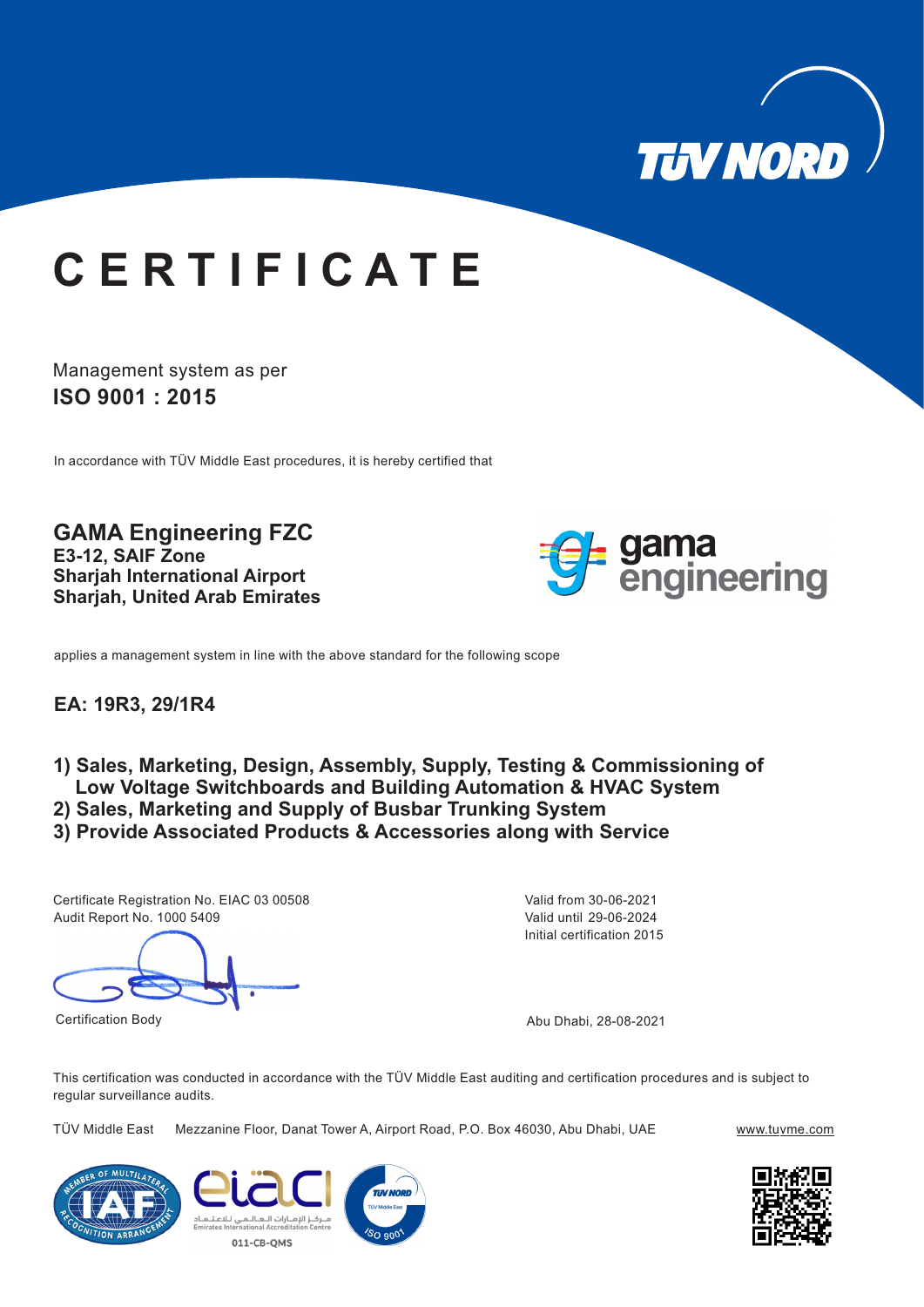Management system as per **ISO 14001 : 2015**



# **C E R T I F I C A T E**

In accordance with TÜV Middle East procedures, it is hereby certified that

This certification was conducted in accordance with the TÜV Middle East auditing and certification procedures and is subject to regular surveillance audits.

TÜV Middle East Mezzanine Floor, Danat Tower A, Airport Road, P.O. Box 46030, Abu Dhabi, UAE www.tuvme.com











applies a management system in line with the above standard for the following scope

Initial certification 2015 Valid from 30-06-2021 Valid until 29-06-2024

### Abu Dhabi, 28-08-2021

Certificate Registration No. EIAC 04 00508 Audit Report No. 1000 5410

**GAMA Engineering FZC E3-12, SAIF Zone Sharjah International Airport Sharjah, United Arab Emirates**



- **1) Sales, Marketing, Design, Assembly, Supply, Testing & Commissioning of Low Voltage Switchboards and Building Automation & HVAC System**
- **2) Sales, Marketing and Supply of Busbar Trunking System**
- 
- **3) Provide Associated Products & Accessories along with Service**

### **EA: 19R3, 29/1R4**